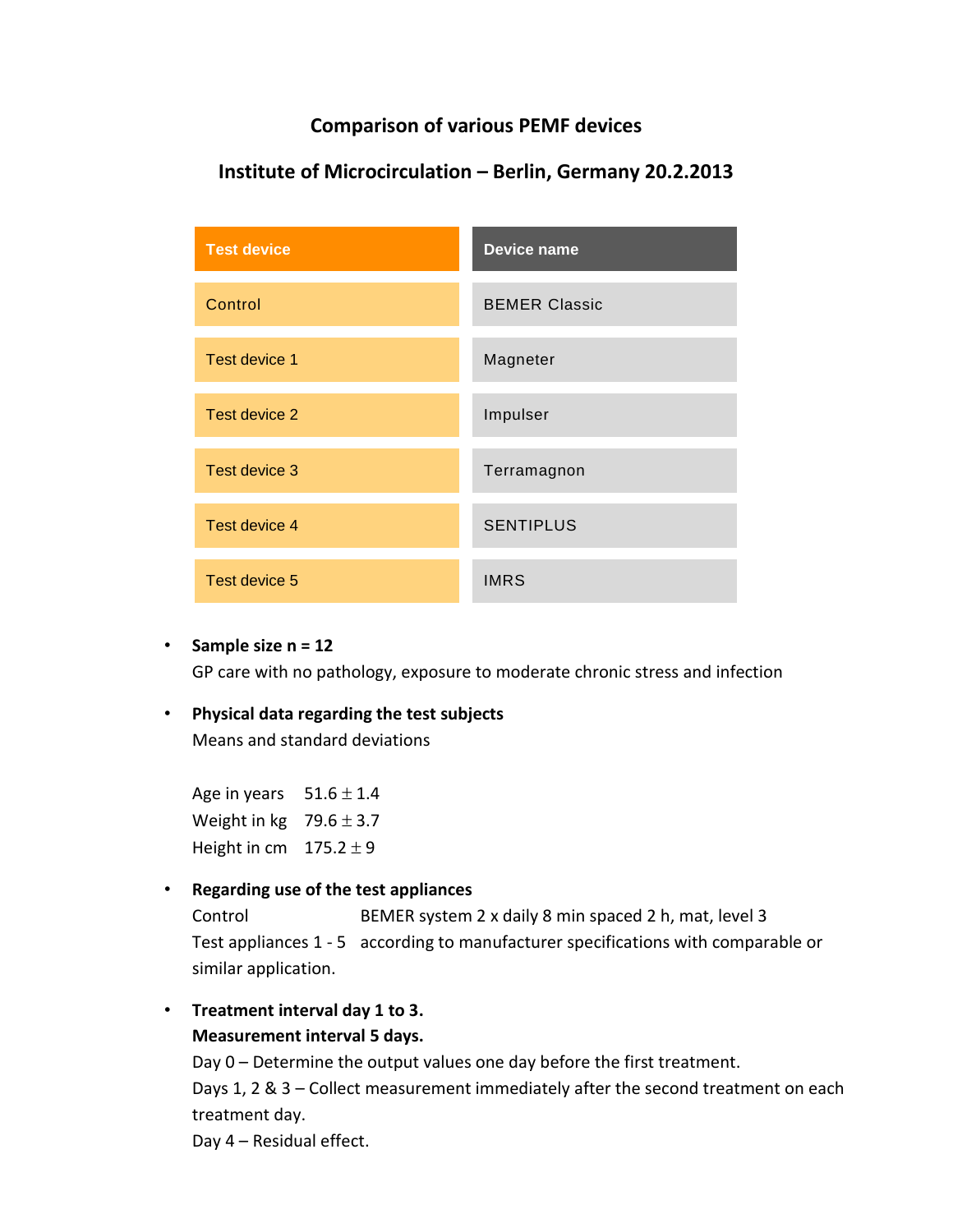# Venular oxygen utilization

Target tissue :: intestines



# Number of blood cell-perfused nodal points

Target tissue :: intestines